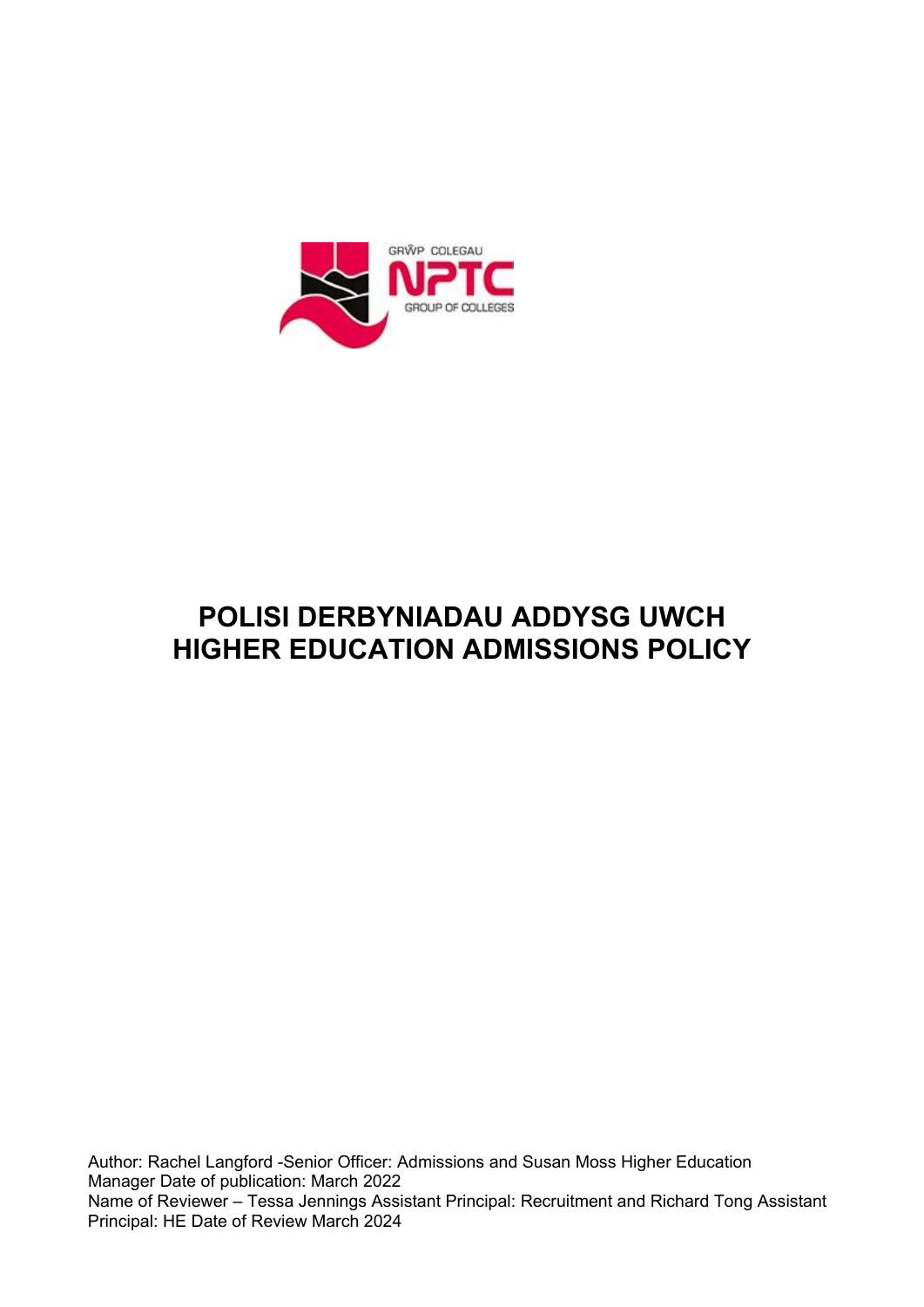| <b>SECTION</b>     |                   | <b>PAGE No.</b>         | <b>PARAGRAPH</b> |
|--------------------|-------------------|-------------------------|------------------|
| $\mathbf{1}$ .     | <b>CONTEXT</b>    | $\boldsymbol{3}$        | $1.1 - 1.5$      |
| 2.                 | <b>STATUS</b>     | $\mathbf 3$             | $2.1 - 2.2$      |
| 3 <sub>1</sub>     | <b>POLICY</b>     | $\overline{\mathbf{4}}$ | $3.1 - 3.2$      |
| 4.                 | <b>PROCEDURE</b>  | $\overline{\mathbf{4}}$ | $4.1 - 4.32$     |
| 5.                 | <b>MONITORING</b> | 8                       | $5.1 - 5.3$      |
| 6.                 | <b>REVIEW</b>     | 8                       | ٠<br>$6.1 - 6.2$ |
| <b>Appendix: 1</b> |                   | 9                       |                  |

2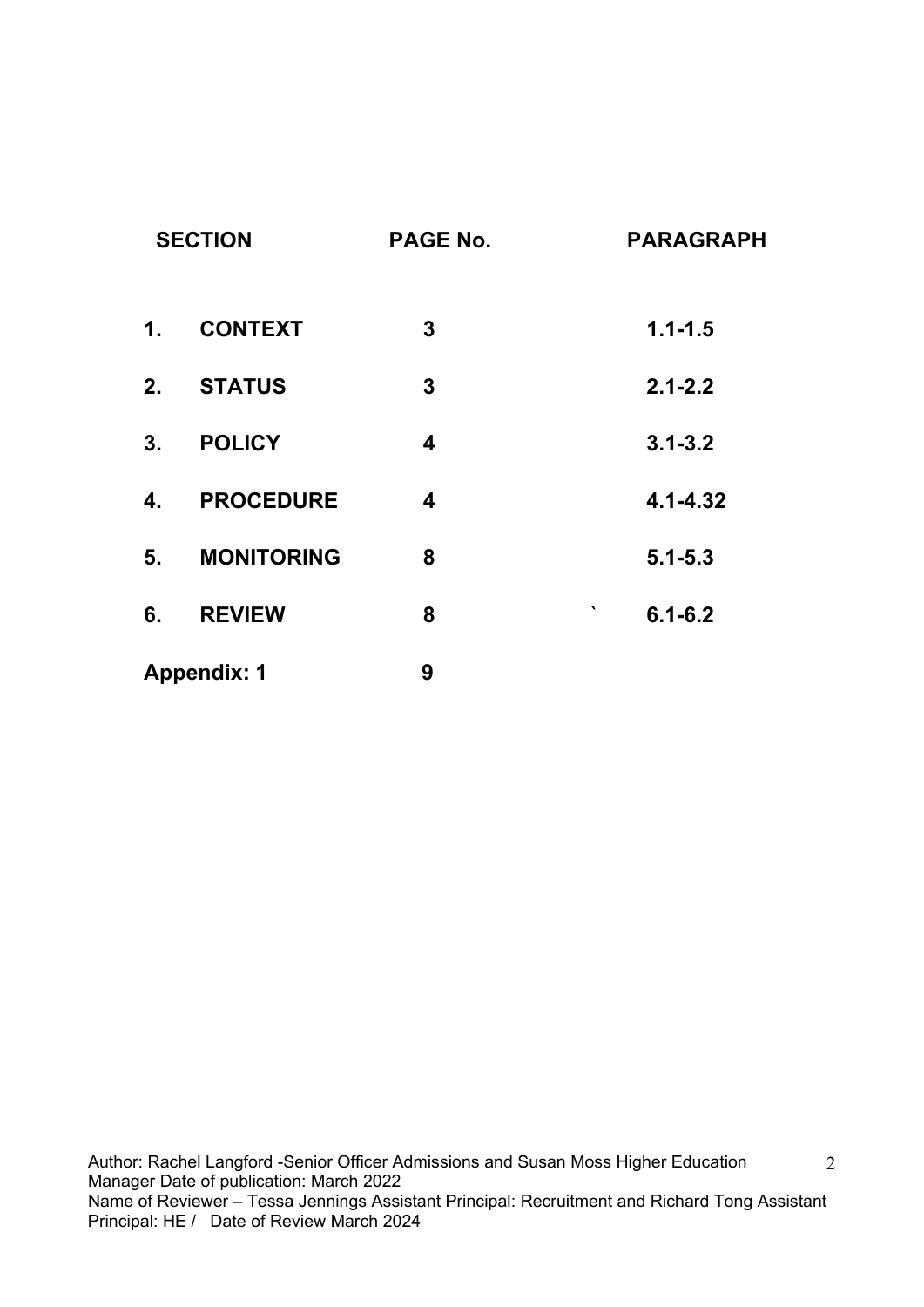If you or someone you know would like this document in an alternative format, please contact the Diversity Officer at [diversity@nptcgroup.ac.uk](mailto:diversity@nptcgroup.ac.uk) 

# **SECTION 1: CONTEXT**

- 1.1 The College's mission is "Inspiring Learning, Enriching Lives, Delivering Success". To realise the mission statement the College seeks to provide a curriculum that is accessible at all levels to all students and to be an inclusive College.
- 1.2 A transparent and equitable Admissions Policy is part of the process of ensuring that students can fulfil their learning potential and consequently for the College to achieve its mission and strategic aims and objectives.
- 1.3 This policy and associated procedures comply with the relevant legislation and regulations including:
	- Data Protection Act 2018,
	- the General Data Protection Regulation (GDPR) 2016
	- the Equality Act 2010
	- Welsh Language (Wales) Measure
	- The requirements of UKVI
- 1.4 This Policy takes account of sector best practice including:
	- The QAA's revised UK Quality Code for Higher Education 2018
	- UCAS guidance and manuals
	- The Schwartz Reports principles of fair admissions
	- Good practice recommended by Supporting Professionalism in Admissions (SPA)
	- The requirements of relevant accrediting universities and professional bodies.
	- UUK Fair Admissions Review
	- Fair admissions in Higher Education: Contextualised Admissions: 2022
- 1.5 If any member of staff requires assistance with understanding or implementing this policy, particularly where the reasons for this are related to disability, religion or belief, sex, gender reassignment, sexual orientation, pregnancy or maternity, marriage or civil partnership, age or race they should contact the Senior Officer: Diversity or HR Unit, in the first instance for advice.

## **SECTION 2: STATUS**

2.1 This is the first submission of the Higher Education Admissions Policy. A general Admissions Policy has been in place since April 2009. This was updated postmerger in 2013, this was again updated to consider the Equality Act 2010 and the "protected" characteristics. The policy was recently reviewed in May 2019 and the Equality and Linguistic Impact assessment was recently revised in March 2022. The

Author: Rachel Langford -Senior Officer Admissions and Susan Moss Higher Education Manager Date of publication: March 2022 3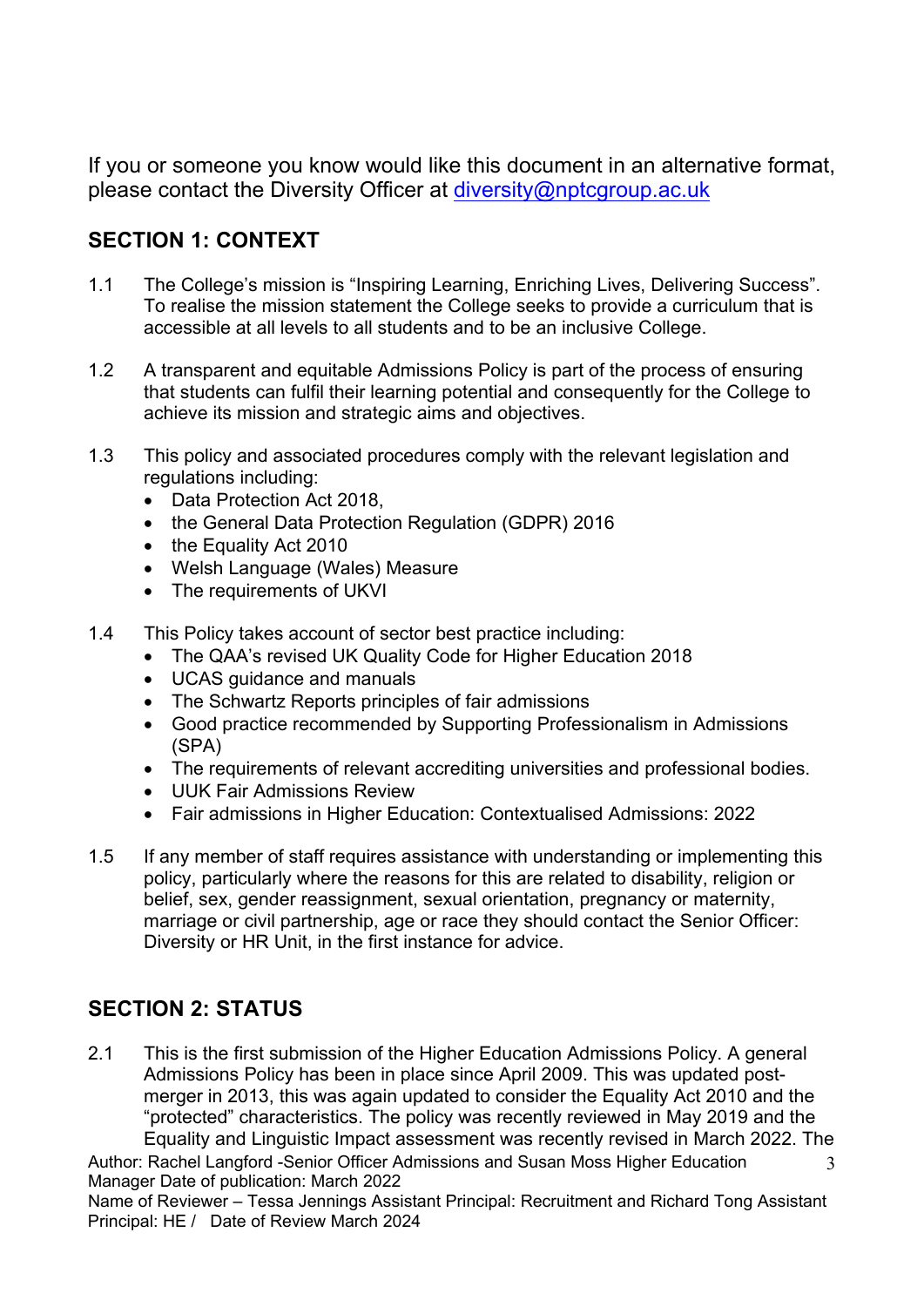Higher Education Admissions Policy had its Equality and Impact Assessment undertaken in March 2022.

2.2 This policy applies to all Higher Education applicants who attend any of the NPTC Group of College's campuses.

## **SECTION 3: POLICY**

- 3.1 The aim of this Policy is to ensure equality of treatment for all applicants seeking entry as students to the College through compliance with best practice and appropriate legislation. The major relevant legislation is the Equality Act 2010.
- 3.2 This Policy should be read in conjunction with the following documents which are available on the College's website, Moodle, and SharePoint:
	- Equality and Diversity
	- Privacy Standard Policy
	- HE Student Privacy Notice
	- Student Entitlements and Code of Conduct
	- Standard Terms and Conditions
	- Student Disciplinary Policy
	- Higher Education Student Fees
	- Fee and Access Plan
	- Welsh Language Scheme
	- Complaints Policy
	- Fitness to Study policies of partner institutions

#### **SECTION 4: PROCEDURE**

- 4.1 The College welcomes enquiries and applications from all sectors of the community.
- 4.2 The College is committed to ensuring a safe environment for all staff, students, and other clients. The college adheres to the principles enshrined in the Rehabilitation of Offenders Act 1974. Applicants will have the opportunity to disclose if they have any unspent criminal convictions/pending court cases. Disclosure will be handled sensitively and in confidence. Students disclosing a criminal conviction/pending court case will need to go through the appropriate risk assessment before the conditional offer is made or the enrolment form is processed.
- 4.3 The College is committed to ensuring that individuals with disabilities, including those with additional learning needs, are treated fairly. All reasonable adjustments to provision will be made to ensure that such students and other people using the College facilities with a disability are not disadvantaged. All disclosures of disability will be treated sensitively and used only for the potential benefit of the student. Applicants are encouraged to declare additional support needs as soon as possible

Author: Rachel Langford -Senior Officer Admissions and Susan Moss Higher Education Manager Date of publication: March 2022

Name of Reviewer – Tessa Jennings Assistant Principal: Recruitment and Richard Tong Assistant Principal: HE / Date of Review March 2024

4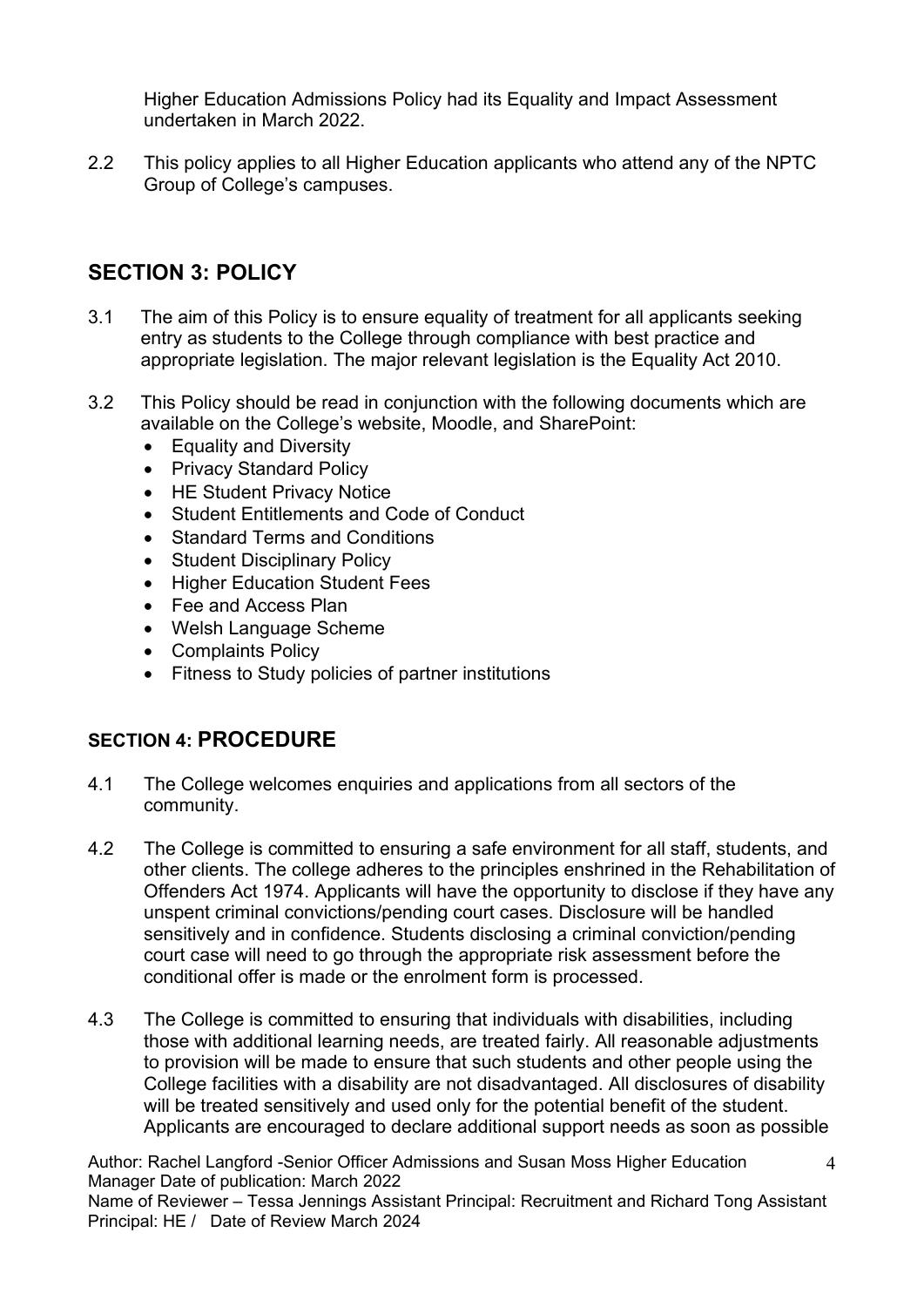in the admissions process to ensure reasonable adjustments can be made prior to starting the course whenever possible.

- 4.4 There are two ways to apply to study higher education courses at NPTC Group of Colleges; either through the University and Colleges Admissions System (UCAS) or via our online application portal. Applicants should apply through UCAS if they are currently studying for A levels, a vocational level 3 course, or an Access to Higher Education qualification and are applying to a full-time programme. Applicants should apply through the NPTC Group of Colleges Online Application Portal only if they are applying to study a part-time course, a top-up programme, or a degree apprenticeship. This is only for applicants who want to study at NPTC Group of Colleges and have not submitted a UCAS application for the same application cycle. To apply through the College Online Application Portal, applicants must already hold qualifications and/or experience required to meet the entry requirements for the course.
- 4.5 Applicant's information will be treated in accordance with the Data Protection Act 2018 and the General Data Protection Regulations 2016. As the College's Higher Education courses are franchised from other universities and training providers specific information will be shared with them. Further information can be found in the HE Student Privacy Notice and the Standard Privacy Policy.
- 4.6 The College is proud to be a signatory to the Armed Forces Community Covenant and works with partner organisations to ensure that serving and retired members of the Armed Forces can access appropriate support, advice, and guidance to assist their return to education.
- 4.7 Individual programmes have their own entry requirements, based on qualifications, experience and suitability. This information is available on the College's website and in printed information. All information is accurate at the time of publication. However, as printed material is produced months in advance of courses commencing, applicants should always refer to the College website for the most up to date information on admissions criteria, financial matters, course content and procedures.
- 4.8 The College's Admissions Team will respond to requests for information within 3 working days and applicants will be informed of the outcome of interviews within 5 working days.
- 4.9 All HE full-time programmes and substantial part-time programmes will have an interview as part of the admissions process. For applicants to HE Care qualifications, due to the higher number of applicants involved, interviews may take place as part of applicant events held throughout the year. Any applicant who is unable to attend the event will be able to request an alternative date/time.
- 4.10 During the interview, staff will complete an interview checklist with applicants to assess their suitability for the course.

Author: Rachel Langford -Senior Officer Admissions and Susan Moss Higher Education Manager Date of publication: March 2022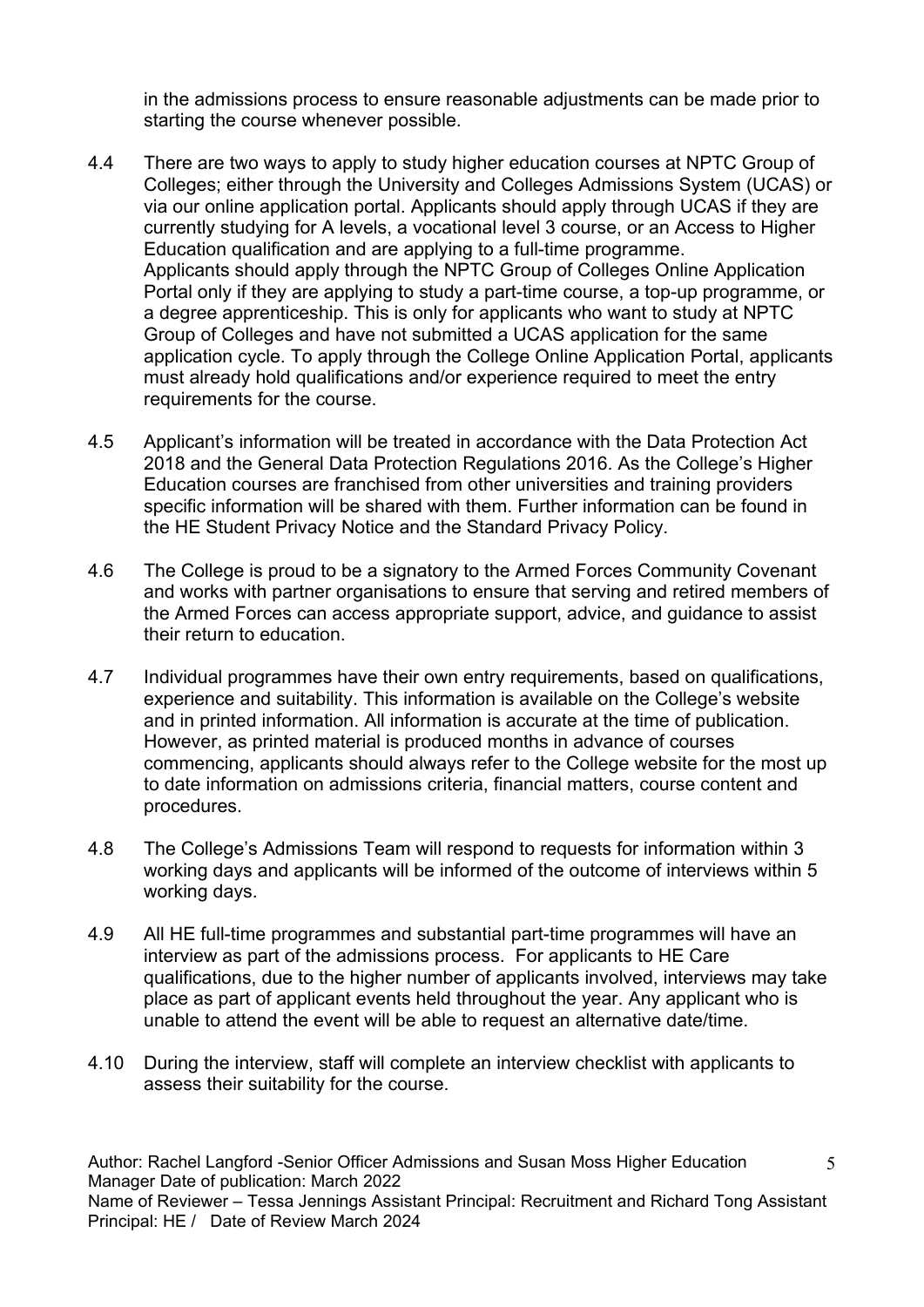- 4.11 Some interviews will include an audition or the production of a portfolio of work, the courses with these requirements make this clear in the course information.
- 4.12 Falsification of results and qualifications may result in disciplinary action, or the applicant being refused a place, further details of the disciplinary process can be found in the Student Disciplinary Policy available on the website.
- 4.13 All programmes involving placements with children and vulnerable adults will require students to undertake Disclosure and Barring Service (DBS) checks, failure to do so could result in the inability to complete the qualification and withdrawal from the programme of study.
- 4.14 Students are expected to adhere to the Student Entitlements and Code of Conduct.
- 4.15 The College reserves the right to refuse entry to an applicant who has previously enrolled with the College and whose attendance and/or general behaviour has been unsatisfactory or an applicant who has previously been excluded from the NPTC Group of Colleges or other education establishments, see the Fitness to Study policy and in keeping with partner institutions policies.
- 4.16 Applicants who do not meet all the entry requirements for a particular course may be given a place, subject to specified conditions, at the discretion of the appropriate academic school. These conditions will be made explicit to the applicant at the interview.
- 4.17 The College will make every effort to Recognise Prior Learning (RPL) subject to the criteria set out by awarding partners. An applicant should inform the College if they have previous study, work experience and training that could count as credit towards their programme of study.
- 4.18 Contextual Admissions is where consideration of additional information beyond academic attainment, such as your social economic background is used in consideration of your application. At NPTC Group of Colleges we are committed to widening participation and providing educational opportunities for all and we consider all applications on an individual basis, taking into account any relevant information relating to applicants' background.
- 4.19 Applicants who are unsuccessful in obtaining a place on the course for which they have applied will be offered appropriate advice and guidance to discuss other options for educational courses or training.
- 4.20 During the admissions process the applicant is entitled to the following information:
	- costs associated with the programme (including enrolment, examination, awarding organisation registration fees and any refunds policies, as well as equipment, uniforms or protective clothing, mandatory college trips) see the Higher Education Fees Policy for more details
	- qualifications gained from the programme
	- progression opportunities
	- outline of the content of the programme

Author: Rachel Langford -Senior Officer Admissions and Susan Moss Higher Education Manager Date of publication: March 2022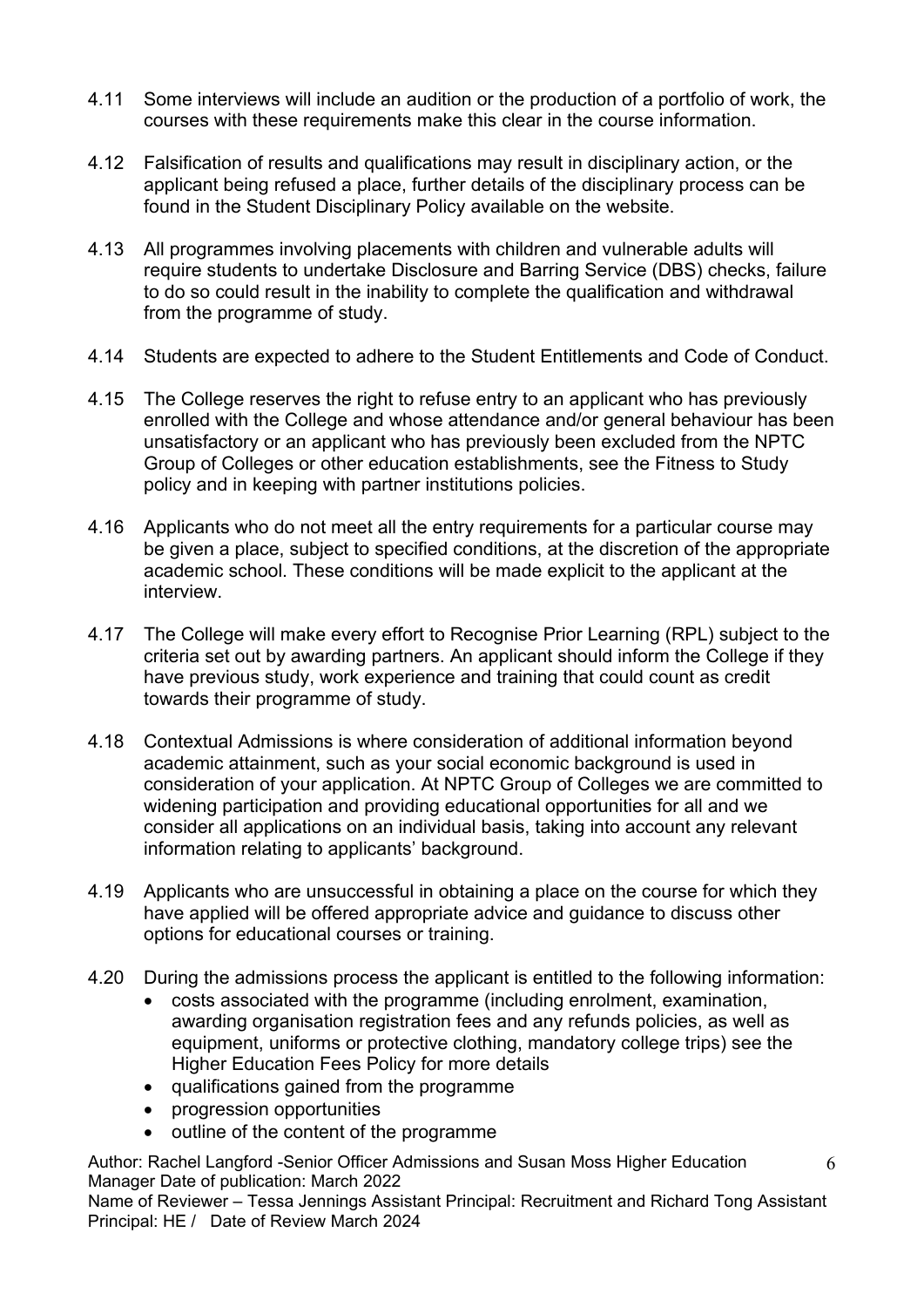- type of assessment
- sources of financial assistance relevant to the programme of study
- childcare facilities
- study support
- special arrangements for applicants with learning difficulties and/or disabilities and health needs
- complaints procedure
- 4.21 As part of the Welsh Language Scheme applicants may request any information or communications to be provided in Welsh language. Information and communications can also be provided in a variety of formats and applicants should request different formatting from the Admissions Team.
- 4.22 The College recognises the need to keep applicants informed about their application and will provide updates and reminders at various stages of the application process. All applicants will have an acknowledgement of their application on UCAS or through the College's online application. Applicants will also have confirmation of their offer, confirmation of meeting their offer and enrolment and introductory information. Applicants may also receive communications from Student Recruitment and School of Study.
- 4.23 The College welcomes international applications to Pearson HN programmes only. International students should apply by downloading the international application form on the website, completing and returning it to the international department. International students must satisfy the course entry requirements by providing proof of their qualifications with translations if necessary and must provide proof of meeting the English Language requirements of the course a UKVI IELTS core of 6.0 (with no individual score below 5.5).
- 4.24 If international students meet the conditions they will be issued with a conditional offer, which also explains what they need to do next. Once all conditions are met and payment made an unconditional offer will be made. International applicants will then have to satisfy the UK Visa and Immigration requirements in order to gain the appropriate visa to study at the College. Further information can be found on the international section of the College's website.
- 4.25 Any changes made to the material information about the course will be made known to applicants as soon as possible, including changes to the content, title, fees, additional costs, or cancellations.
- 4.26 The College has the right to cancel courses that do not meet the recruit minimum student numbers, applicants would be immediately informed and offered an alternative course at the college if available. If fees have already been paid then they would be refunded see the Higher Education Student Fees Policy for more information.

Author: Rachel Langford -Senior Officer Admissions and Susan Moss Higher Education Manager Date of publication: March 2022 Name of Reviewer – Tessa Jennings Assistant Principal: Recruitment and Richard Tong Assistant Principal: HE / Date of Review March 2024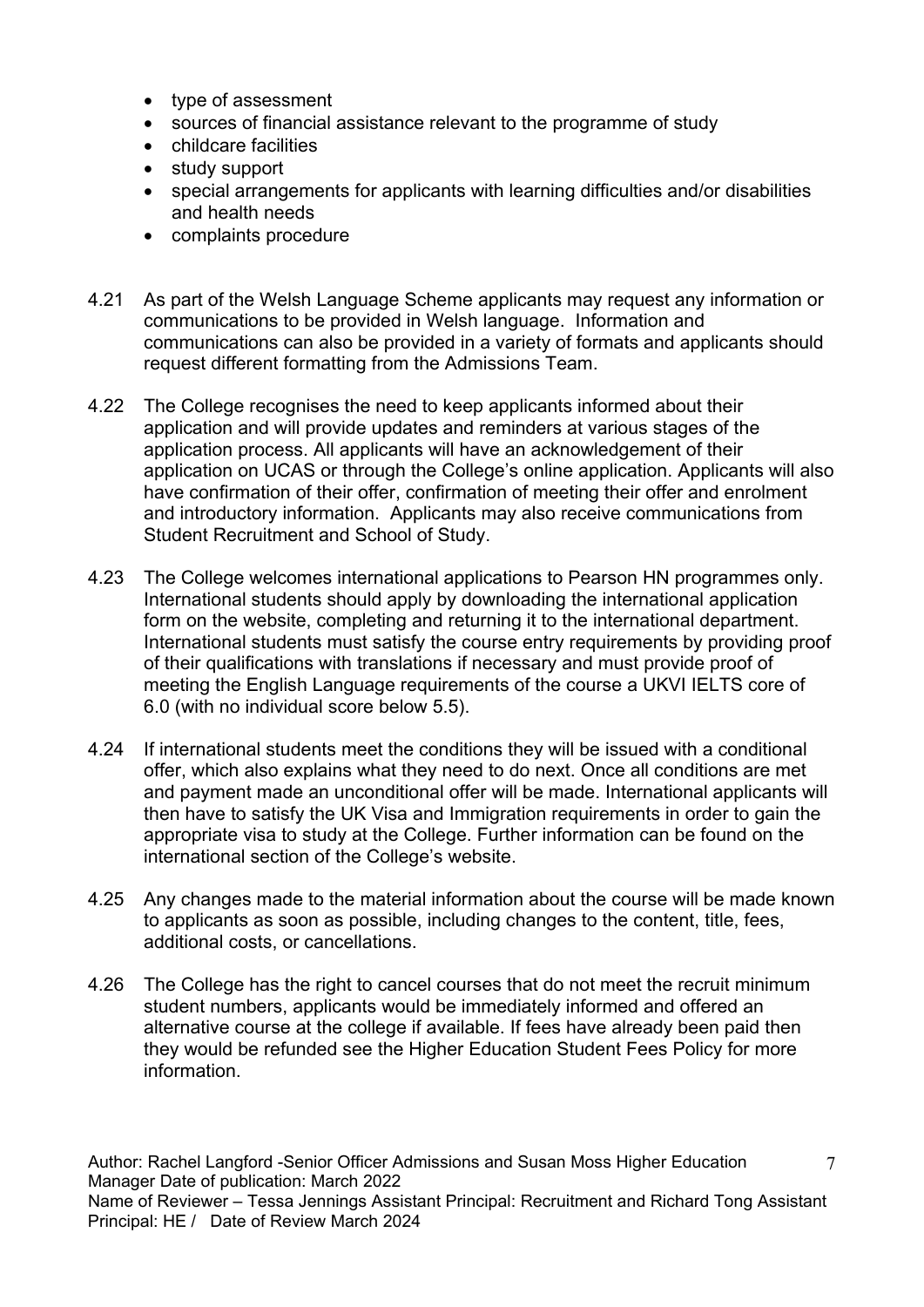- 4.27 Applicants who are in debt to the College will not be permitted to enrol at the College until the debt has been cleared in full or a repayment plan has been agreed with the college Finance team.
- 4.28 An applicant can apply to delay the start of their course by applying to defer their application to the Admissions Team who will then inform the applicant of the School of Study's decision. Each application to defer will be assessed on its own merits and in line with awarding partner policy.
- 4.29 If an applicant is unsuccessful in obtaining a place at college, then they will be provided advice and guidance about their other options. Feedback can be requested from the Admissions department and every effort will be made to provide it.
- 4.30 If an applicant has a complaint about the College's admissions process the applicant should make their complaint to the Senior Officer Admissions via [admissions@nptcgroup.ac.uk.](mailto:admissions@nptcgroup.ac.uk) Applicants should include their full name, date of birth and the course applied for along with details of their complaint, the subject title should read Admissions complaint. Complaints will normally be dealt within 10 working days. Please see the College's Complaints Policy for further details.
- 4.31 The College will consider appeals regarding the outcome of a selection decision. The appeal should be made to the Senior Officer Admissions via [admissions@nptcgroup.ac.uk.](mailto:admissions@nptcgroup.ac.uk) Applicants should include their full name, date of birth and the course applied for with details of the appeal, the subject title should read Admissions appeal. Appeals will be responded to within 10 working days and will be considered by Senior Admissions staff and staff from the School of Study.
- 4.32 The College will work in conjunction with other internal and external organisations, which may include:
	- NPTC Group of Colleges marketing
	- Local schools and colleges
	- Careers Wales
	- Probation Service
	- Training providers
	- Disclosure and Barring Service (DBS)
	- University Central Admission System (UCAS)
	- Partner HE institutions

### **5. Monitoring**

5.1 It is the responsibility of the Assistant Principal: Student Recruitment to ensure that this policy is effectively and fairly implemented, monitored, and reviewed. Admissions procedures will be assessed and developed regularly by the Student Recruitment Strategy Group which will report to the College's Senior Management Team.

Author: Rachel Langford -Senior Officer Admissions and Susan Moss Higher Education Manager Date of publication: March 2022